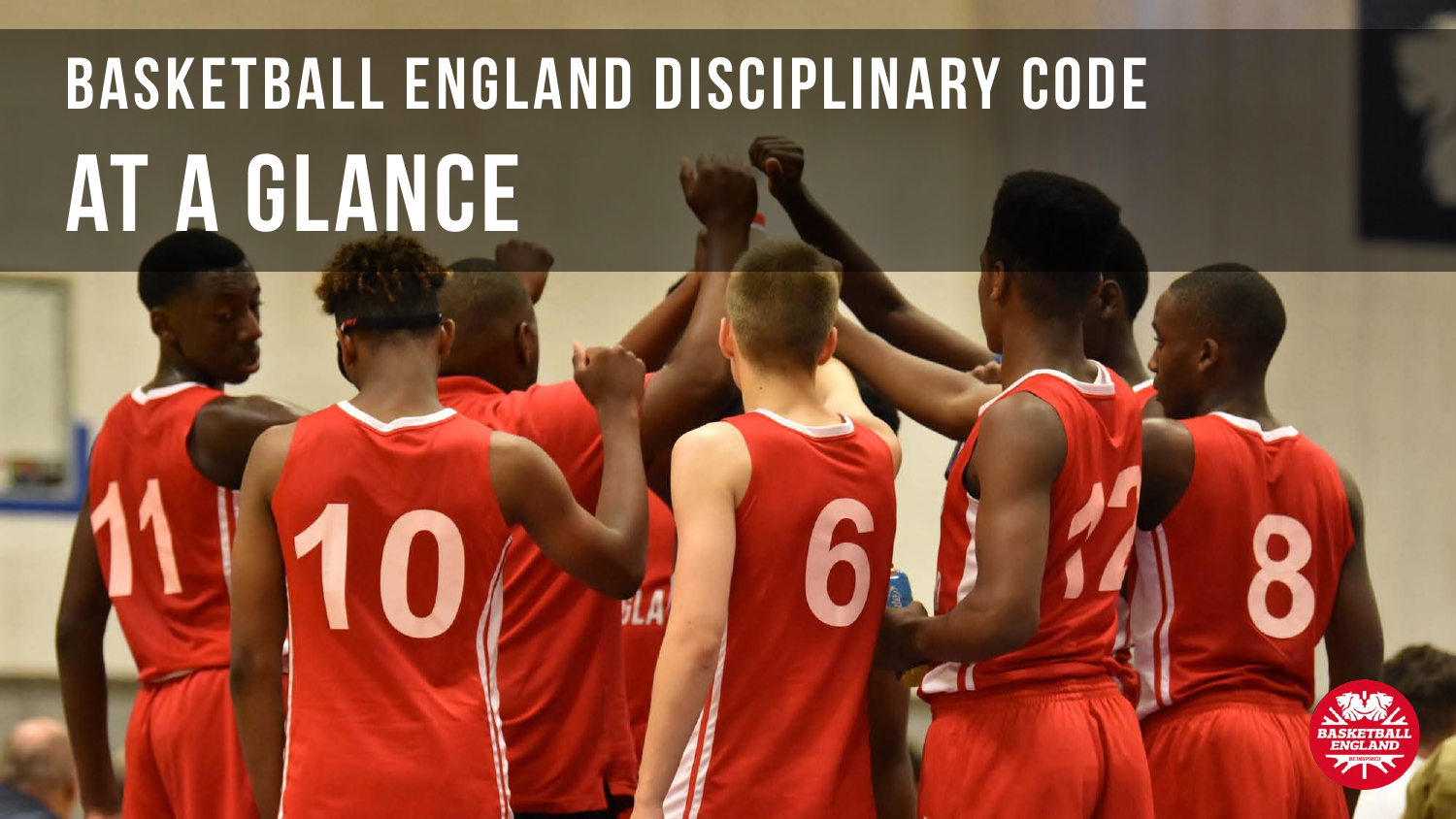This is a brief overview of some of the information that can be found in the Disciplinary Code. It does not cover everything contained within the Disciplinary Code. If further detail or clarity is needed, the Disciplinary Code should be referred to.

## **PURPOSE**

**Improve Process** – Provide a clear, consistent and transparent framework for discipline complaints. A just and fair process is paramount.

**Improve Confidence** – Ensure members trust the system to address complaints and concerns appropriately.

# **APPLICATION**

**Participants** – The Disciplinary Code applies to all members of BE; organisations, members of organisations, players, officials and officers. It applies at all times, and includes online behaviour.

**Offences** – The Disciplinary Code covers serious breaches of BE rules, regs and standards of conduct. Including:

- Discriminatory language or behaviour;
- Violence or threats to match officials;
- Actions by members in a position of trust or authority
- Any other matter as deemed appropriate by BE

Less serious breaches will be handled by Leagues or Member Organisations, unless otherwise instructed by BE

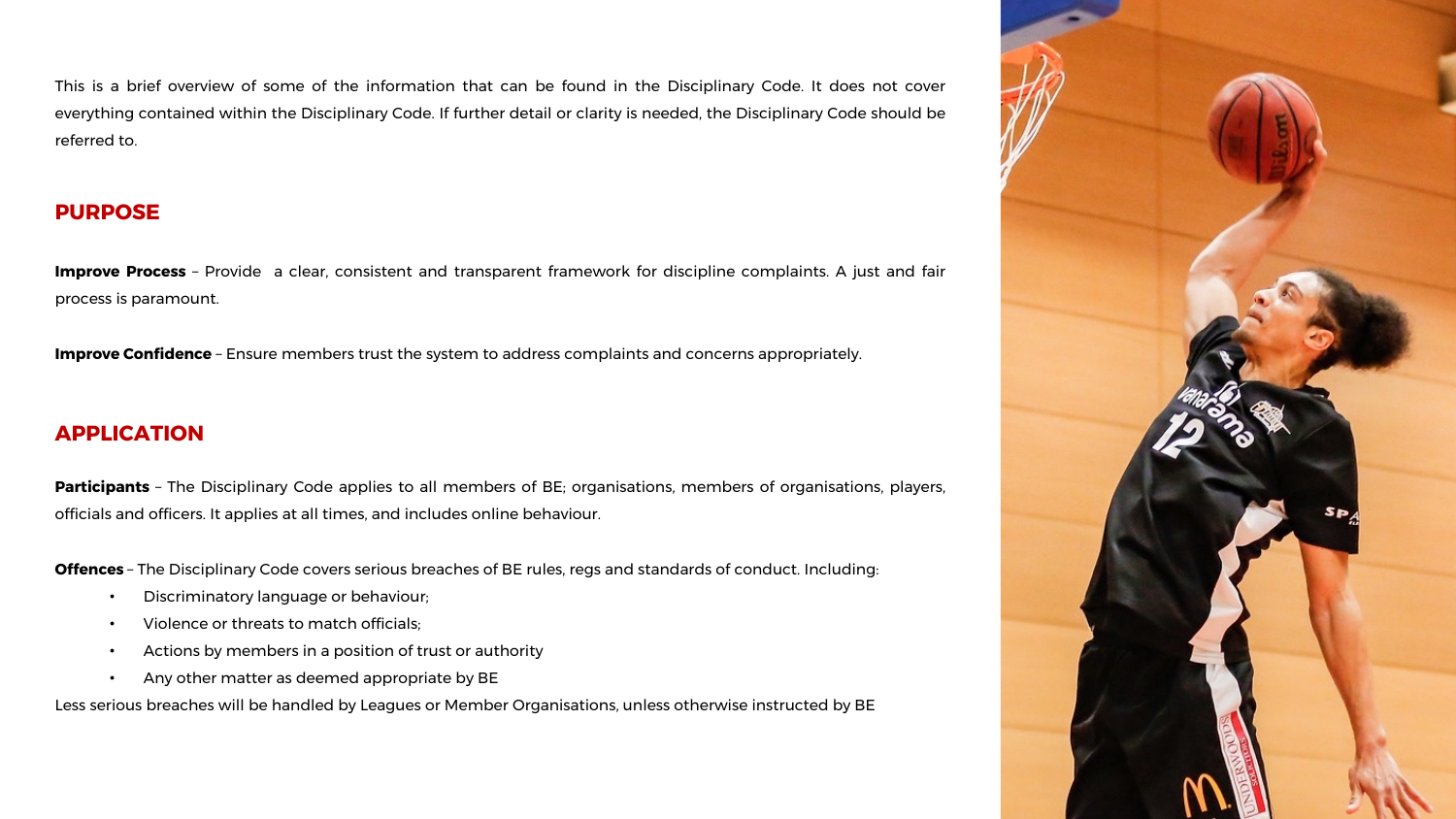## **KEY POINTS**

**Summary Procedures** – when an offence is admitted and the appropriate sanction is deemed to be 28 days or less (or equivalent, eg 4 matches), the charge can proceed summarily. BE propose a summary resolution and sanction, if this is rejected by the participant being charged, it proceeds to full discipline procedure.

**Club Responsibility** – Clubs are responsible for spectator conduct. Separate guidance on due diligence has been produced.

**Timings** – Any charge must be raised within 90 days of BE receiving the allegation, and any hearing must be within 180 days of receiving the allegation. These can only be extended if dispensation has been granted to BE by an independent Chair.

**Outcomes** – BE can publish outcomes, and Written Reasons will be produced for all serious cases.

**Young People and Adults At Risk** – specific procedures are detailed for young people and adults at risk involved in the discipline process. Separate guidance has been produced.

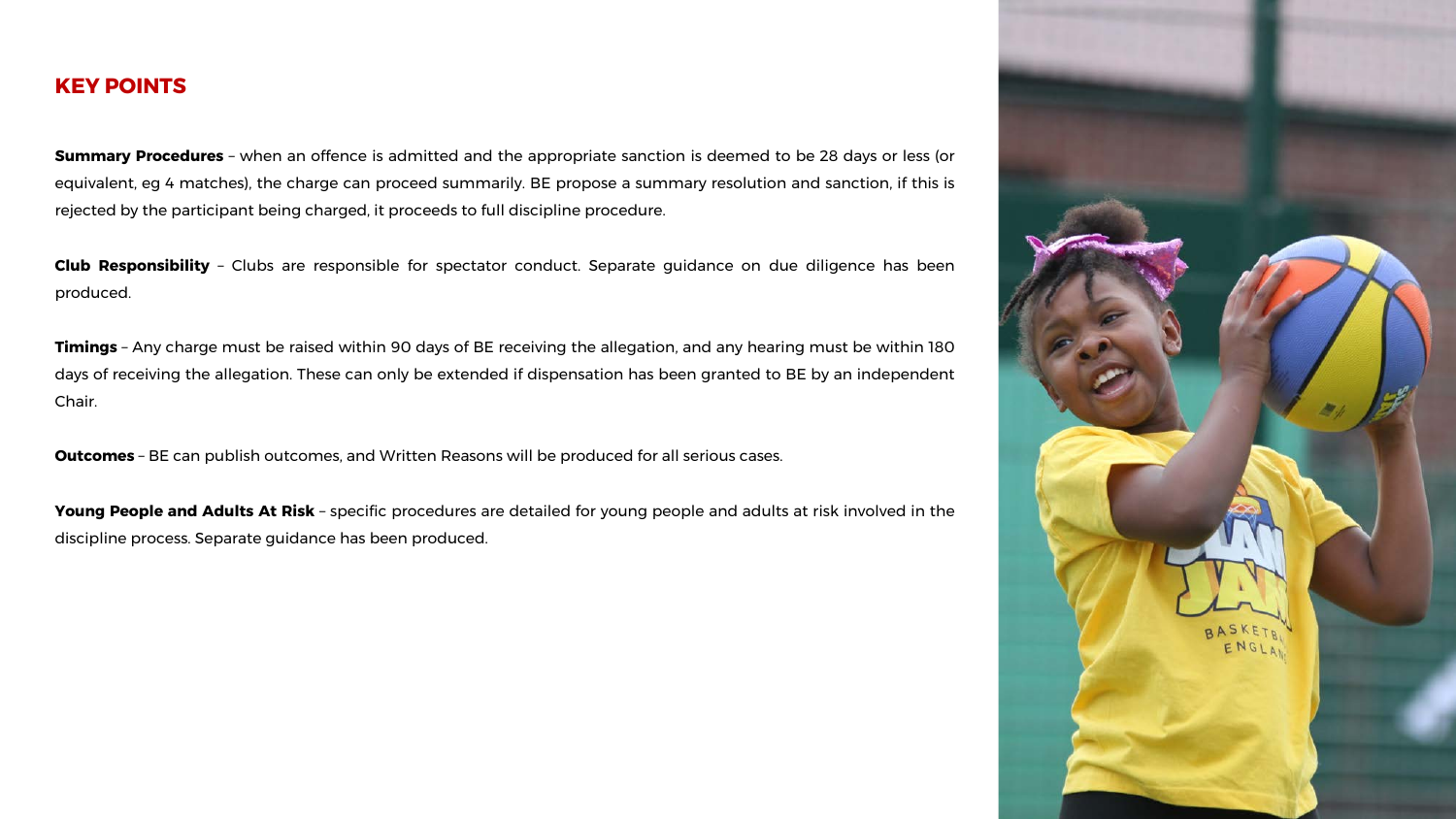# **THE DISCIPLINE PROCESS**

What is it? The discipline process is in place as a way to investigate and resolve an alleged breach of BE rules or *regulations. It sets out the steps that will be taken.*

## **Investigation**

- Any allegation that could potentially be deemed as a serious case must be passed to BE without delay. Clubs, League and Match Officials have a vital role to play in ensuring this happens.
- BE will begin an investigation, obtaining evidence. This will usually be statements from individuals who witnessed the incident.

#### **Charge**

• If there is sufficient evidence a charge will be raised, detailing the allegation and setting out the evidence.

#### **Response**

• The participant has 14 days to respond – accepting or denying the charge, and choosing either a personal or correspondence hearing. There is a £100 fee for the personal hearing option.

## **Hearing**

- A commission is appointed, and they will consider all the evidence, and the response from the participant.
- Guidance for the procedures applicable to a personal hearing has been produced separately.

## **Decision and sanction**

- Cases are decided on 'Balance of Probability' is it more likely than not to have occurred?
- Commissions will refer to the Sanction guidelines when deciding an appropriate sanction.